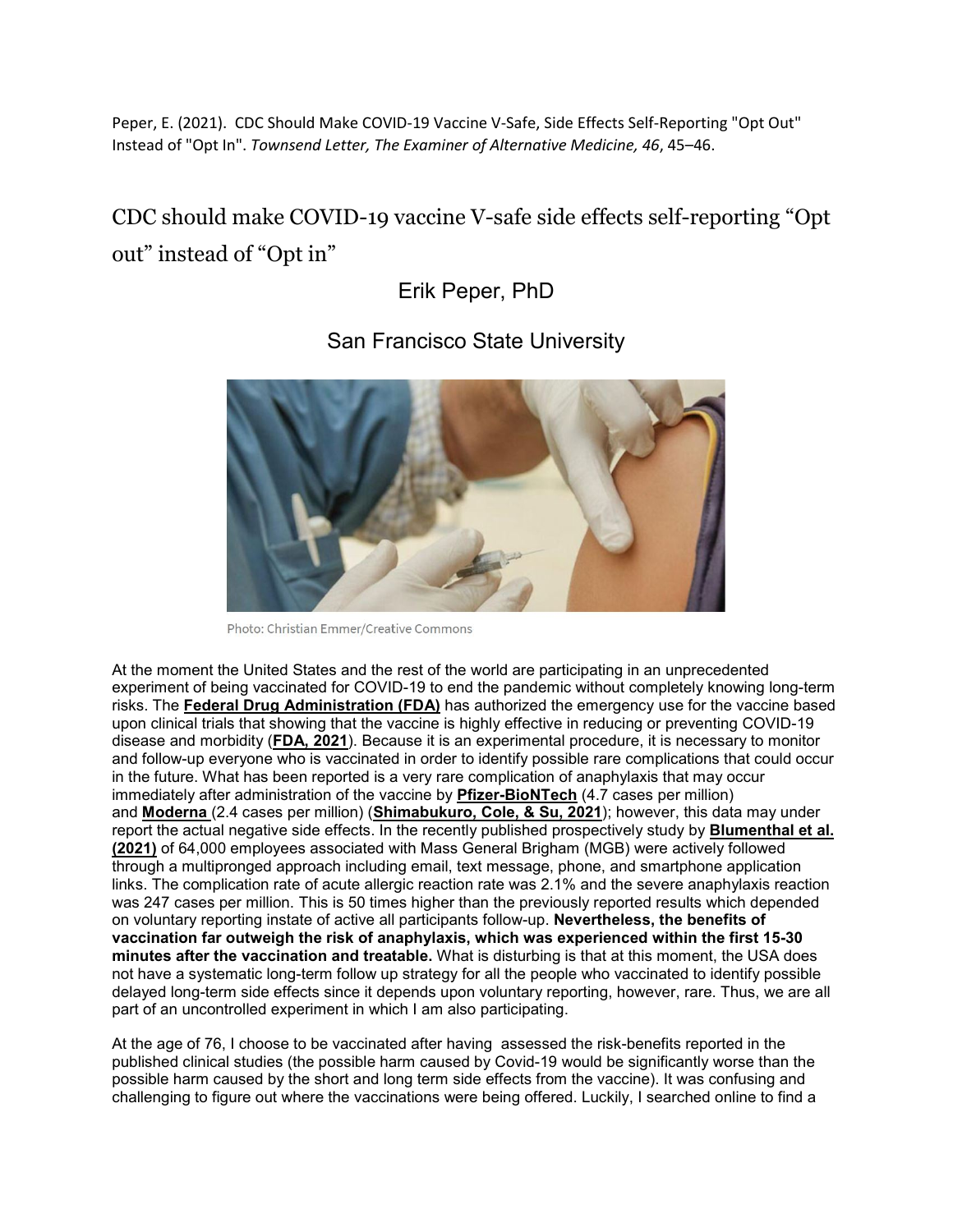location where I could sign up to make an appointment for the first vaccination. After having successfully navigated signing up and getting an appointment for Thursday, I contacted the older couple who live nearby and asked if they already had a vaccination appointment. When they told me that they were unable to find a location, I shared with them the information for signing up on the website.

After having received the vaccination, I installed the V-safe app in my cellphone and answered the questions on the App survey; however, to participate, I had to **opt in** instead of having to **opt out**. Later on Thursday, I received the first text message from V-safe to which I responded by answering the short symptom questions. I reported that the site of the vaccination felt sore and tight and whenever I lifted up my left arm, I felt a dull ache and stiffness. It was slightly more uncomfortable than I had experienced two years earlier from a tetanus and diphtheria (Td) vaccine injection. That night I could not sleep on my left side since the deltoid area continued to feel sore and painful to pressure. The next day, I worked and did not look at my text messages. On Saturday morning, I realized that I had not responded to Friday's check-in text message from V-safe. When I tried to response, the survey link embedded in the text message no longer worked. Thus, my discomfort that continued through Thursday night and Friday was not reported to the CDC.

As I still felt some slight tenderness, I also wondered how the older couple were doing since they had received the vaccine on the same day as I did. I called them to check on how they were doing and see if they had signed up with V-safe. They responded that they were doing well except for some soreness in the upper arm; however, they had not signed up for V-safe.

**This experience brought to mind studies finding that when follow-up information depends voluntarily opting in, most people do not opt in.** Thus, the follow-up data and reporting of possible negative side effects will be less reliable since it would reflect only a small subset of all the people who received the vaccine and are tech savvy. The CDC needs to revise their tracking strategy so that it is able to survey accurately the occurrence of side effects from everyone who gets vaccinated by enrolling them, unless they choose to opt out.

- o Enroll people automatically unless they personally decide to opt-out. The enrollment process should be organized so that when an individual receives the vaccine, they automatically are enrolled. Automatic enrollment leads to much higher participation than a voluntary opt-in approach. The difference in participation has been demonstrated in many settings ranging from organ donations to signing up for 401K retirement plans. For example, in Austria, organ donation is the default option at the time of death, and people must explicitly 'opt out'of organ donation. "In these so-called *opt-out countries,* more than 90% of people register to donate their organs. Yet in countries such as U.S. and Germany, people must explicitly 'opt in' if they want to donate their organs when they die. In these *opt-in countries,* fewer than 15% of people register" (**Davidai, [Gilovich](https://doi.org/10.1073/pnas.1211695109) & Ross, 2012**). Similar results have been observed in employees' enrollment in 401K saving plans (**[Nash,](https://core.ac.uk/download/pdf/6670505.pdf) 2007**). For example, in analyses of recent hires by Fortune 500 firms, 85.9% of new hires will participate in a 401 K retirement plan when they are automatically enrolled versus 32.4% if they have to voluntarily enroll  $(opt-in)$ .
- o **The V-safe app needs to allow symptom data to be reported after the deadline.** There needs to be an option to allow a delayed response. In addition, if the person did not respond to the automatic survey, the person needs to be contacted to identify the cause of the non-response.
- o **Longterm follow-up to monitor for possible adverse effects needs to be implemented.** The minimum follow-up period needs to be two years to be able to monitor possible adverse effects that may be triggered by the vaccines. In theory, this could include "antibody-dependent enhancement" to another virus. This occurs when the immune response that has been previously activated makes the clinical symptoms worse when the person is infected a subsequent time with a different type of virus and that trigger an over-reaction, creating a cytokine storm. For example, when a person gets dengue fever and is infected a second time by a different strain of dengue, the person becomes much sicker the second time (**Murphy & [Whitehead,](https://doi.org/10.1146/annurev-immunol-031210-101315) 2011**). Some researchers are concerned that the vaccine in the future could cause an excessive immune reaction when exposed to another virus.